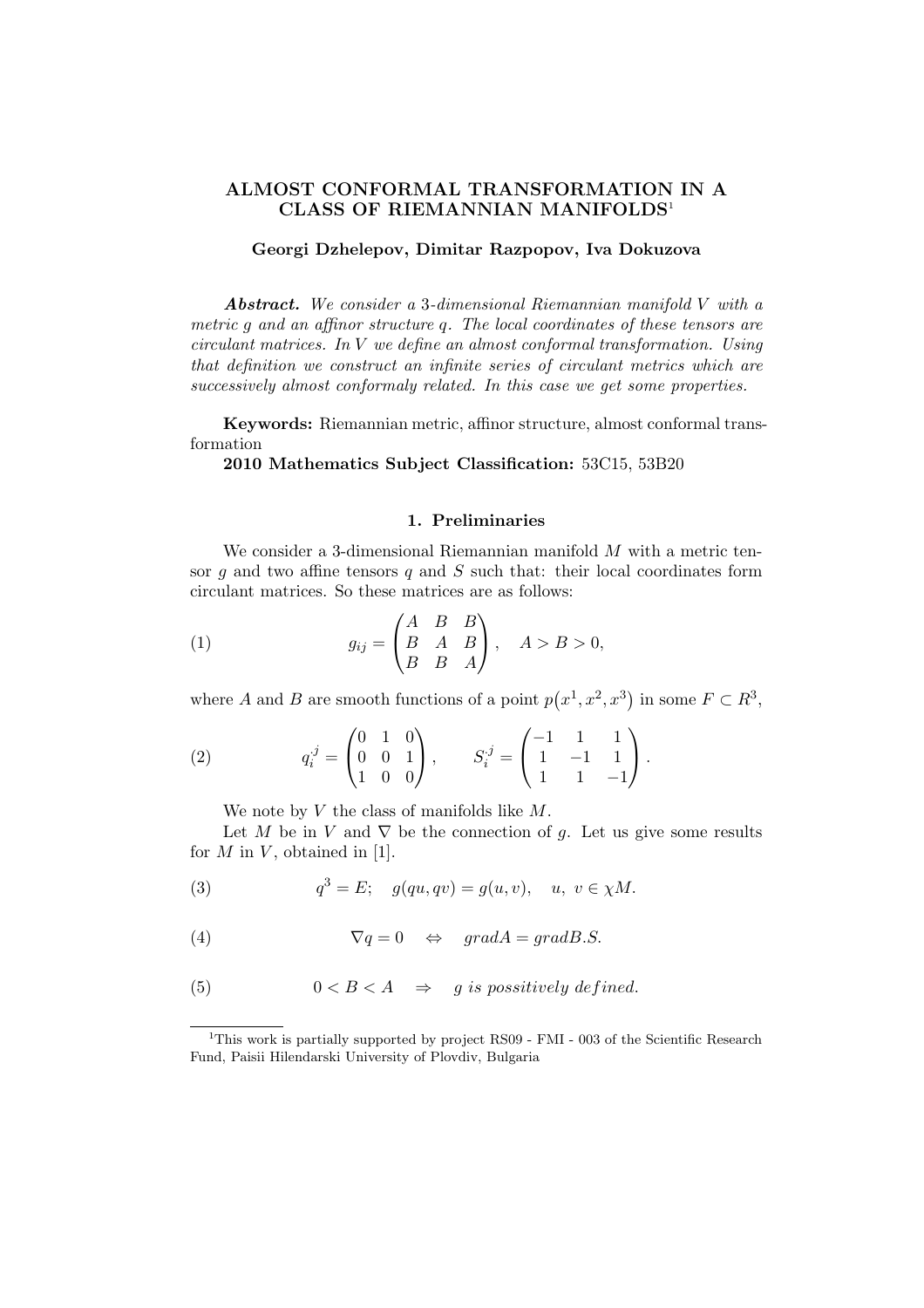#### 2. Almost conformal transformation

Let M be in V. We note  $f_{ij} = g_{ik}q_j^k + g_{jk}q_i^k$ , i.e.

(6) 
$$
f_{ij} = \begin{pmatrix} 2B & A+B & A+B \\ A+B & 2B & A+B \\ A+B & A+B & 2B \end{pmatrix}.
$$

We calculate  $det f_{ij} = 2(A - B)^2(A + 2B) \neq 0$ , so we accept  $f_{ij}$  for local coordinates of another metric f. Further, we suppose  $\alpha$  and  $\beta$  are two smooth functions in  $F \subset R^3$  and we construct the metric  $g_1$ , as follows:

(7) 
$$
g_1 = \alpha \cdot g + \beta \cdot f.
$$

We say that equation (7) define an almost conformal transformation, noting that if  $\beta = 0$  then (7) implies the case of the classical conformal transformation in  $M$  [2].

From (1), (6) and (7) we get the local coordinates of  $g_1$ :

(8) 
$$
g_{1,ij} = \begin{pmatrix} \alpha A + 2\beta B & \beta A + (\alpha + \beta)B & \beta A + (\alpha + \beta)B \\ \beta A + (\alpha + \beta)B & \alpha A + 2\beta B & \beta A + (\alpha + \beta)B \\ \beta A + (\alpha + \beta)B & \beta A + (\alpha + \beta)B & \alpha A + 2\beta B \end{pmatrix}.
$$

We see that  $f_{ij}$  and  $g_{1,ij}$  are both circulant matrices.

**Theorem 2.1.** Let M be a manifold in V, also g and  $g_1$  be two metrics of M, related by (7). Let  $\nabla$  and  $\nabla$  be the corresponding connections of g and  $g_1$ , and  $\nabla q = 0$ . Then  $\nabla q = 0$  if and only if, when

(9) 
$$
grad \alpha = grad \beta.S.
$$

Proof. At first we suppose (9) is valid. Using (9) and (4) we can verify that the following identity is true:

(10) 
$$
grad(\alpha A + 2\beta B) = grad(\beta A + (\alpha + \beta)B).
$$

The identity (10) is analogue to (4), and consequently we conclude  $\nabla q = 0$ .

Inversely, if  $\nabla q = 0$  then analogously to (4) we have (10). Now (4) and (10) imply (9). So the theorem is proved.

¤

Note. We see that (10) is a system of partial differential equations. In this case we know that this system has a solution  $[3]$ .

Let  $w = w(x(p), y(p), z(p))$  be an arbitrary vector in  $T_pM$ ,  $p \in M$ ,  $M \subset V$ , such that  $qw \neq w$ . For the metric g of M we suppose  $0 < B < A$ , i.e.  $q$  is positively defined (see  $(5)$ ).

Let  $\varphi$  be the angle between w and qw with respect to g. Then thank's to (1), (2) and (3) we get  $cos\varphi = \frac{g(w, qw)}{q(w)}$  $\frac{g(w, qw)}{g(w, w)}$ , and we note that  $\varphi \in (0, \frac{2\pi}{3})$  $\frac{1}{3}$  [1].

**Lemma 2.2.** Let  $g_1$  be the metric given by (7). If  $0 < \beta < \alpha$  and g is positively defined, then  $g_1$  is also positively defined.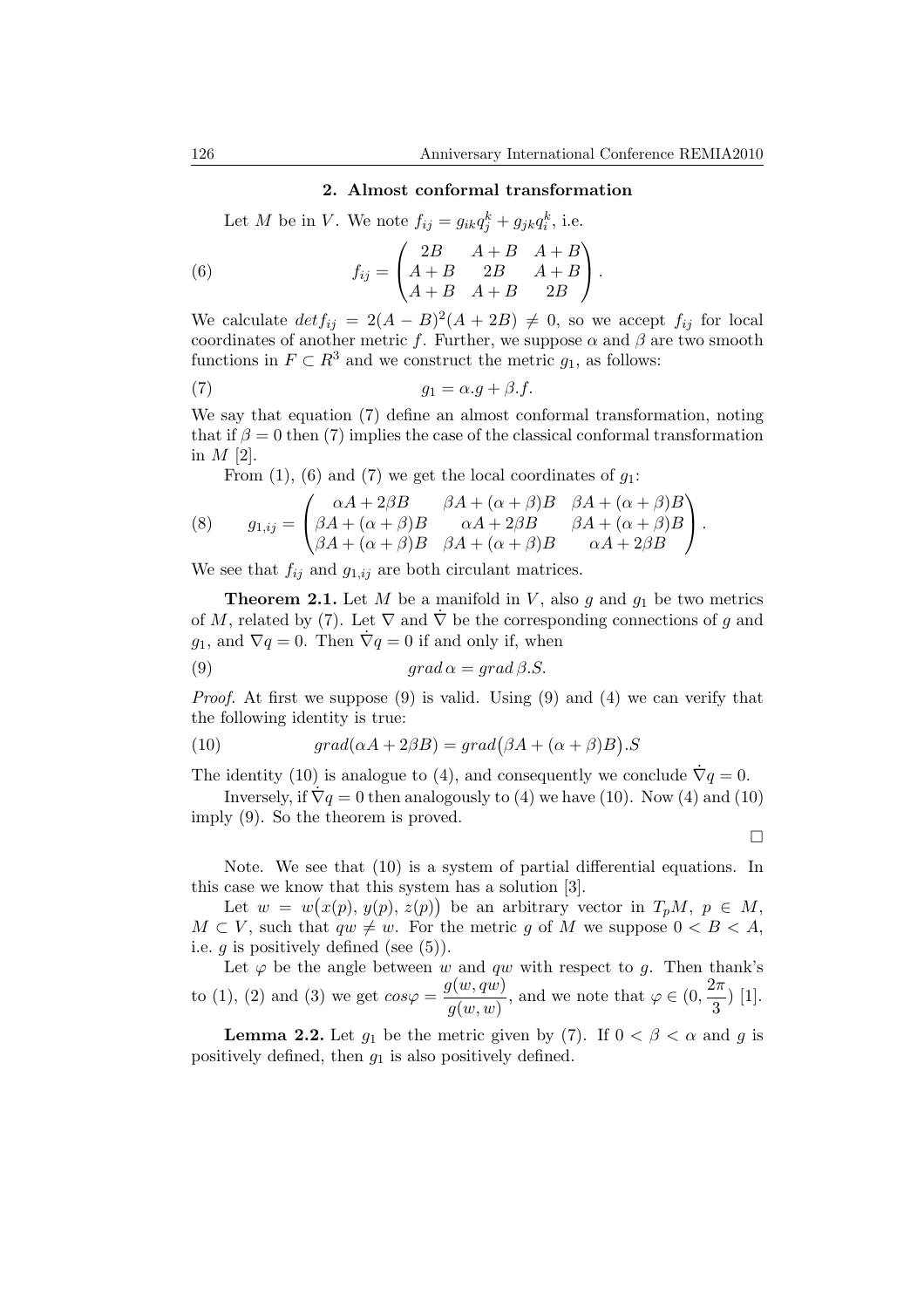*Proof.* For  $g_1$  we have that  $\alpha A + 2\beta B - (\beta A + (\alpha + \beta)B) = (\alpha - \beta)(A - B) > 0$ . Analogously to  $(6)$  we state that  $g_1$  is positively defined.

**Lemma 2.3.** Let  $w = w$ ¡  $x(p), y(p), z(p)$ ¢ be in  $T_pM, p \in M, M \subset V$ ,  $qw \neq w$ . Let g and  $g_1$  be the metrics of M, related by (7). Then we have

(11) 
$$
g_1(w, w) = \alpha g(w, w) + 2\beta g(w, qw)
$$

$$
g_1(w, qw) = \beta g(w, w) + (\alpha + \beta) g(w, qw).
$$

Proof. Using (1) and (2) we find

(12) 
$$
g(w, w) = A(x^2 + y^2 + z^2) + 2B(xy + yz + zx)
$$

$$
g(w, qw) = B(x^2 + y^2 + z^2) + (A + B)(xy + yz + zx).
$$

Now, we use  $(8)$  and  $(12)$  after some computations we get  $(11)$ .

**Theorem 2.4.** Let  $w = w$ ¡  $x(p), y(p), z(p)$ ¢ be a vector in  $T_pM, p \in M$ ,  $M \subset V$ ,  $qw \neq w$ . Let g and  $g_1$  be two positively defined metrics of M, related by (7). If  $\varphi$  and  $\varphi_1$  are the angles between w and qw, with respect to g and  $g_1$ respectively, then the following equation is true

(13) 
$$
\cos \varphi_1 = \frac{\beta + (\alpha + \beta)\cos\varphi}{\alpha + 2\beta\cos\varphi}.
$$

*Proof.* Since g and  $g_1$  are both positively defined metrics we can calculate  $\cos \varphi$  and  $\cos \varphi_1$ , respectively [2]. Then by using (11) from Lemma 2.2 and Lemma 2.3 we get  $(13)$ .

We note  $\varphi \in (0, \frac{2\pi}{\sigma})$  $\frac{3}{3}$ ). Theorem 2.4 implies immediately the assertions:

**Corollary 2.5.** If  $\varphi_1$  is the angle between w and qw with respect to  $g_1$ then  $\varphi_1 \in (0, \frac{\tilde{2}\pi}{2})$  $\frac{3}{3}$ ).

**Corollary 2.6.** Let  $\varphi$  and  $\varphi_1$  be the angles between w and qw with respect to  $g$  and  $g_1$ . Then

1) 
$$
\varphi = \frac{\pi}{2}
$$
 if and only if when  $\varphi_1 = \arccos \frac{\beta}{\alpha}$ ;  
\n2)  $\varphi_1 = \frac{\pi}{2}$  if and only if when  $\varphi = \arccos \left( -\frac{\beta}{\alpha + \beta} \right)$ .

Further, we consider an infinite series of the metrics of  $M$  in  $V$  as follows:

$$
g_0, g_1, g_2, \ldots, g_n, \ldots
$$

where

(14) 
$$
g_0 = g
$$
,  $g_n = \alpha g_{n-1} + \beta f_{n-1}$ ,  $f_{n-1, is} = g_{n-1, ia} q_s^a + g_{n-1, sa} q_i^a$ ,  $0 < \beta < \alpha$ .

¤

¤

¤